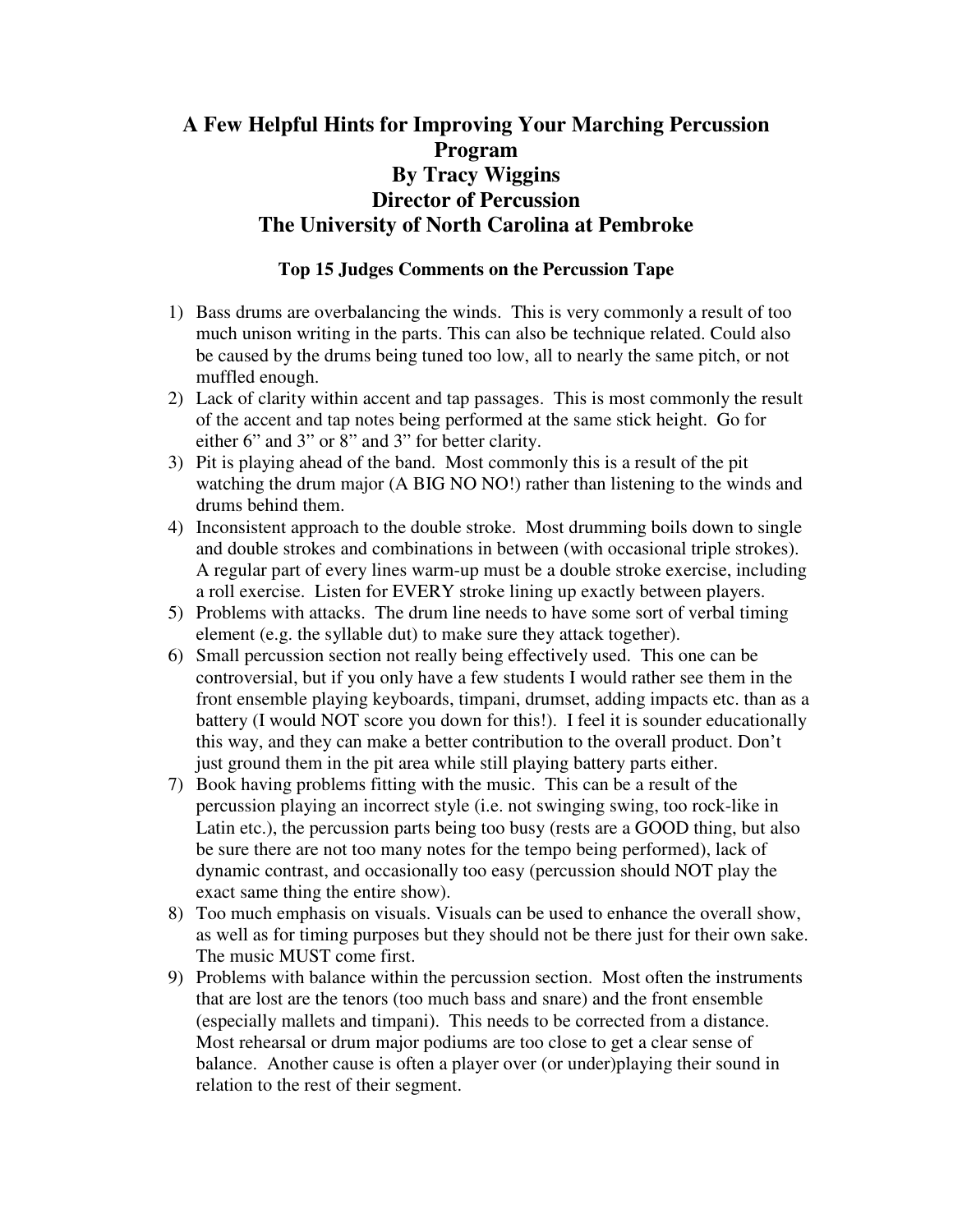- 10) Lack of impact from the percussion in the musical book. No, we don't want the percussion to overpower the winds at impact points. But, good and effective use of cymbals and concert bass drum can add more punch and actually make the winds sound louder.
- 11) Drill causing hearing/timing issues. Avoid forms with no back to them (i.e. V is bad, ^ is good). Often this is also a result of the players' feet being out of tempo with their hands. Have them mark time when performing their book and exercises to get used to feet and hands moving together.
- 12) Inconsistent sticking in battery. The battery players MUST use the same sticking within each segment. These should be written into their music and the accurate learning of these must be a prime issue.
- 13) Lack of definition between flams and double stops. Flams must have two defined heights between the grace note and accent note. Double stops will be even heights.
- 14) Pit needs to make more contribution to the musical ensemble. Often the front ensemble is just doubling the wind parts. This can help strengthen the ensemble sound at times, but more often they need to play more of a counter role to add interest and to avoid tuning issues.
- 15) Battery not listening back when up front. If it is not a drum solo and the battery is in the front of the field they should be listening back to the winds for tempo.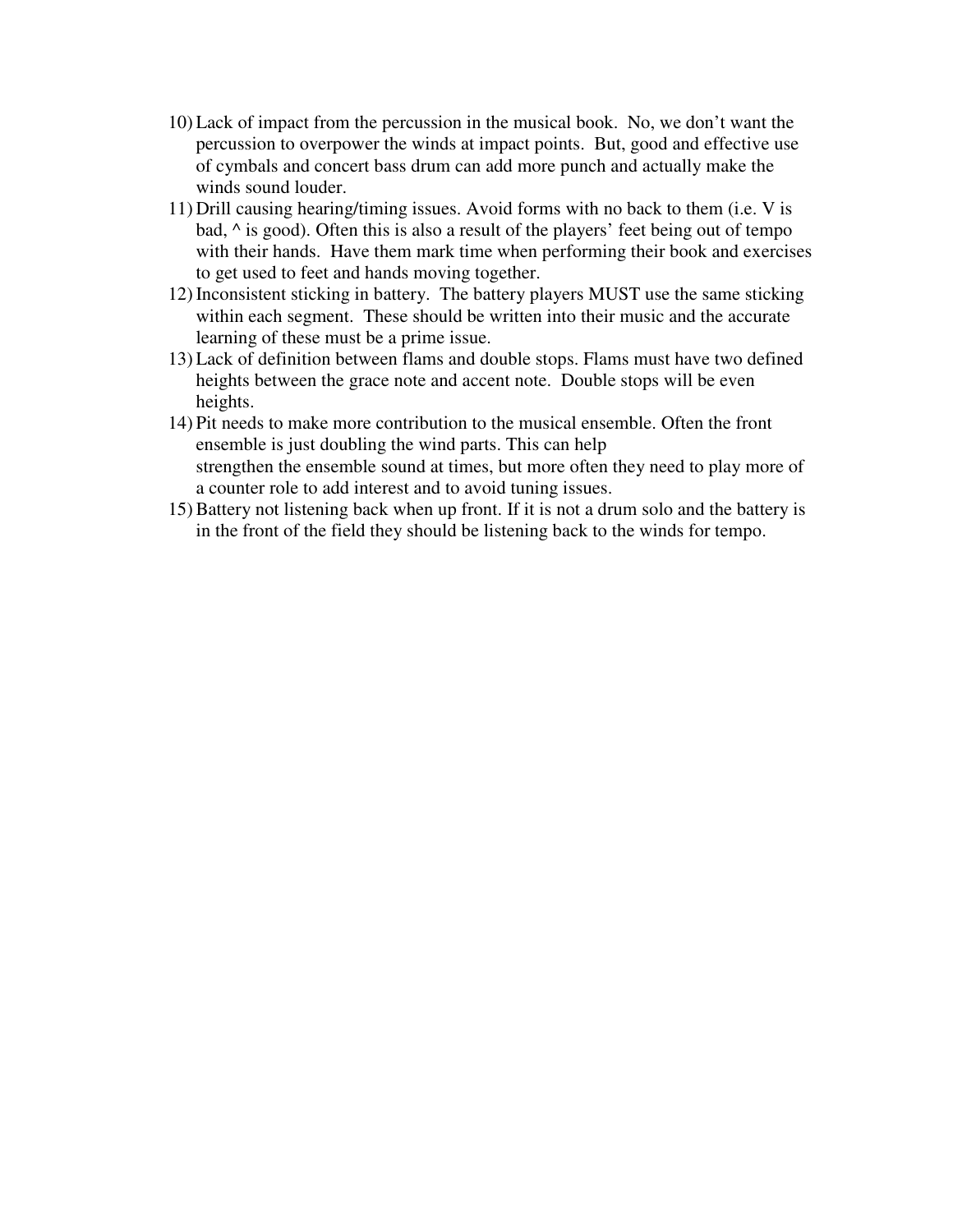## **Additional Resources**

### **Books**

*UP Front* by Jim Casella and James Ancona **–** The ONLY book designed specifically to deal with the front ensemble. Includes exercises, technical descriptions, tips for arranging and more. Tapspace Publications

*Green Beats* by Jim Casella – This is the Cavaliers instructional book. Covers all aspects of their technique from battery through pit. Tap Space Publications

*Fresh Perspectives for the Modern Drumline* by Jim Casella and Murray Gusseck – Predecessor to Green Beats, focusing on the battery percussion technique of the Santa Clara Vanguard. Tapspace Publications

*Field Level* by Mike Lynch and Scott Brown - From the 2x winners of the BOA National Grand Championships, Mike Lynch & Scott Brown (from Lassiter High School) have compiled this complete Band Director's Guide for the marching percussion section. This 216 page manual will guide you through every topic there is to help you & your percussionists build a well-balanced and competitive drum-line.

Included is a CD-Rom containing the music audio as well as printable PDF parts for the entire ensemble. Rowl-off Productions

*The Cadets Approach to Marching Percussion, Ensemble Exercises and Musical Excerpts* by Tom Aungst - Nestled within the publication are exercises crafted by Tom Aungst, including "Accent Tap," "Flam Builder," "Diddle Trip," "Alan," and "Noah's Diddits." Taking the play-along guide a step farther, musical excerpts include the "Latin Drum Fill" from Cadets 2003, "Machine" from Cadets 2005 and the "Bass Drum Solo" from Cadets 2006. Yea.org

### **Videos**

*The Cadets - Rehearsing the Contemporary Percussion Ensemble* - Go inside the Cadets percussion ensemble and learn techniques not only helpful on the field or in the gym, but also instruction helpful inside and outside of rehearsals. Features the techniques used by Cadets percussion caption head Tom Aungst. Yea.org

Santa Clara Vanguard has produced several years of **Keepin Up with the Jonez!** videos. I highly recommend 2004. If your line plays matched grip 2005 is very good.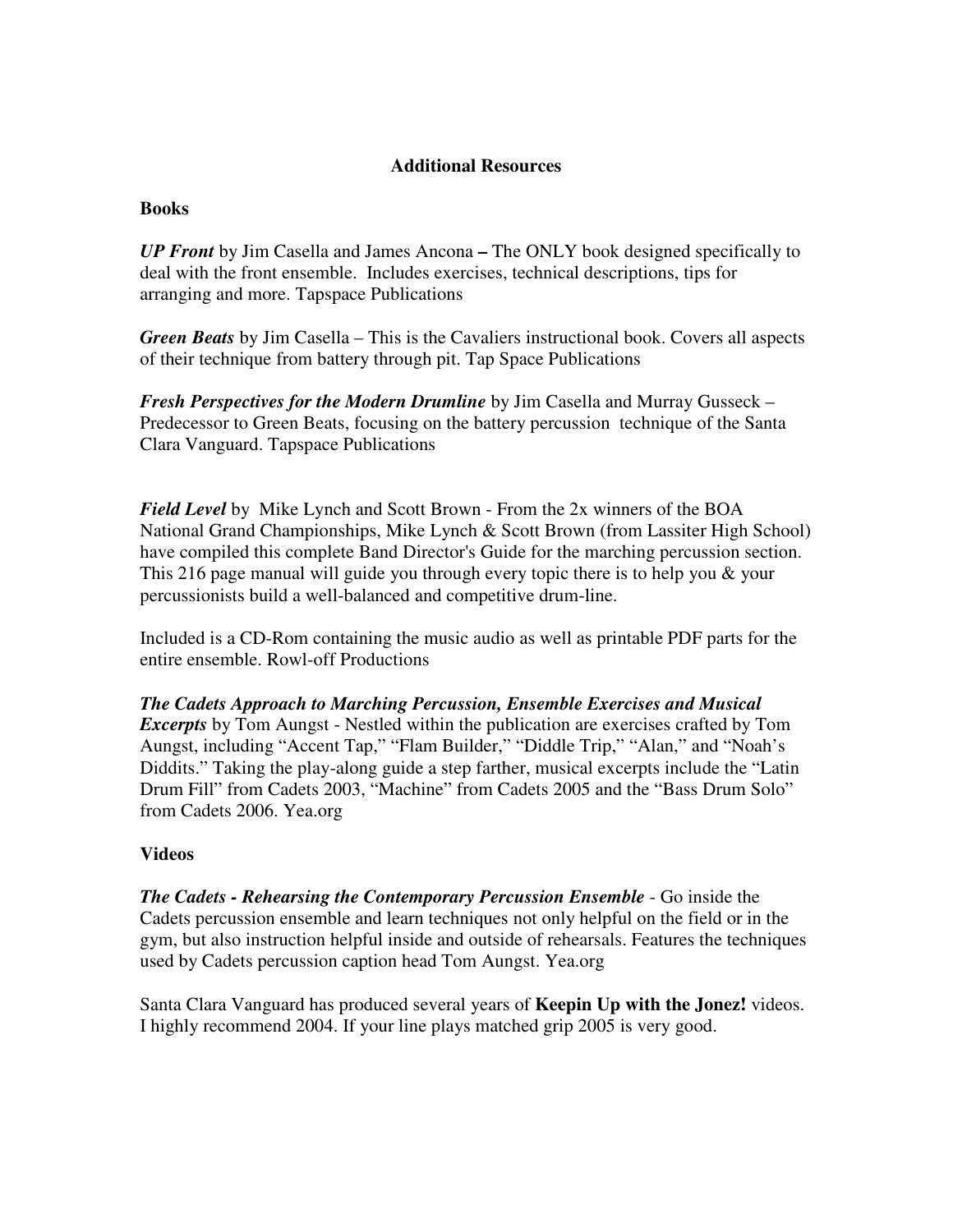# **The Equipment We Use at UNCP**

### **Yamaha Drums**

*Note: pitches specified will be somewhat relative depending on the sound and pitch range of the show. The most important thing is to have a consistent tuning scheme and a place to start.* 

14" Marching Snare Drum: top head tuned tight enough for the stick to rebound comfortably, without being so tight it becomes table like. Bottom head tuned a ½ or whole step higher or than the top head depending on the sound you like. Also be sure that the guts are all tuned to the same pitch. Top snare head tuned to A. 1 piece of tape across the guts will dry them out sufficiently. The snare drums are tilted as it is more ergonomically correct when playing traditional grip. Traditional grip on a flat drum creates extra muscular tension. The drum height should be even with the performers' waist. Evans Hybrid Heads

6, 10, 12, 13, 14" Marching Tenor Drums: intervals from top  $(10")$  down – minor  $3<sup>rd</sup>$ , minor  $3<sup>rd</sup>$ , major  $2<sup>nd</sup>$ . 6" drum tuned as high as it can go. 10" Tuned to A. Drums should be set at a height just below the waist of the performer. Evans Corps Clear Heads

20, 22, 24, 26, 30" Marching Bass Drums: intervals tuned from top down –minor  $3<sup>rd</sup>$ , major  $3^{rd}$ , major  $3^{rd}$ , perfect  $5^{th}$ . 18" tuned to A. Drums should be adjusted to a height that is at eye level. Evans MX 1 Heads

Yamaha Stadium stands for snares, tenors and basses. All drums should have covers

From Bret Kuhn on Cavies Tuning:

Thanks for asking about the tuning scheme for the concert bass drums and the battery. We do have specific pitches for tuning all f the membrane instruments. The concert bass drums are 40" and are tuned to a C#, the batter head is a Fiberskyn III and the esonant side is white plastic. Often times people tune the concert basses too low and they don't resonate properly. As far as the battery goes, here is the tuning scheme for this past year. The snare tops are white max and tuned to an A and the bottoms are the 3-mil thin plastic/clear (SA-0314-TD) and they were tuned to a D#. With the tenors we used Suede Emperor Crimplock on everything except the shots and there we used the clear Emperors. The pitches are as follows- 14"-B, 13"-D#, 12"-F#, 10"-A, and for the two 6" shots the low was a B and the high was a D#. The bass drums used Ambassadors (BR-12XX-MP) for heads and were tune in perfect 4th's. 32"-D#, 28"-G#, 24"-C#, 20"-F#, 16#-B. We really strive to create a sonority with all of the battery oices and tuning changes from year to year depending on the musical needs of the group. I hope this helps and gets you thinking bout what you want to hear from your drums.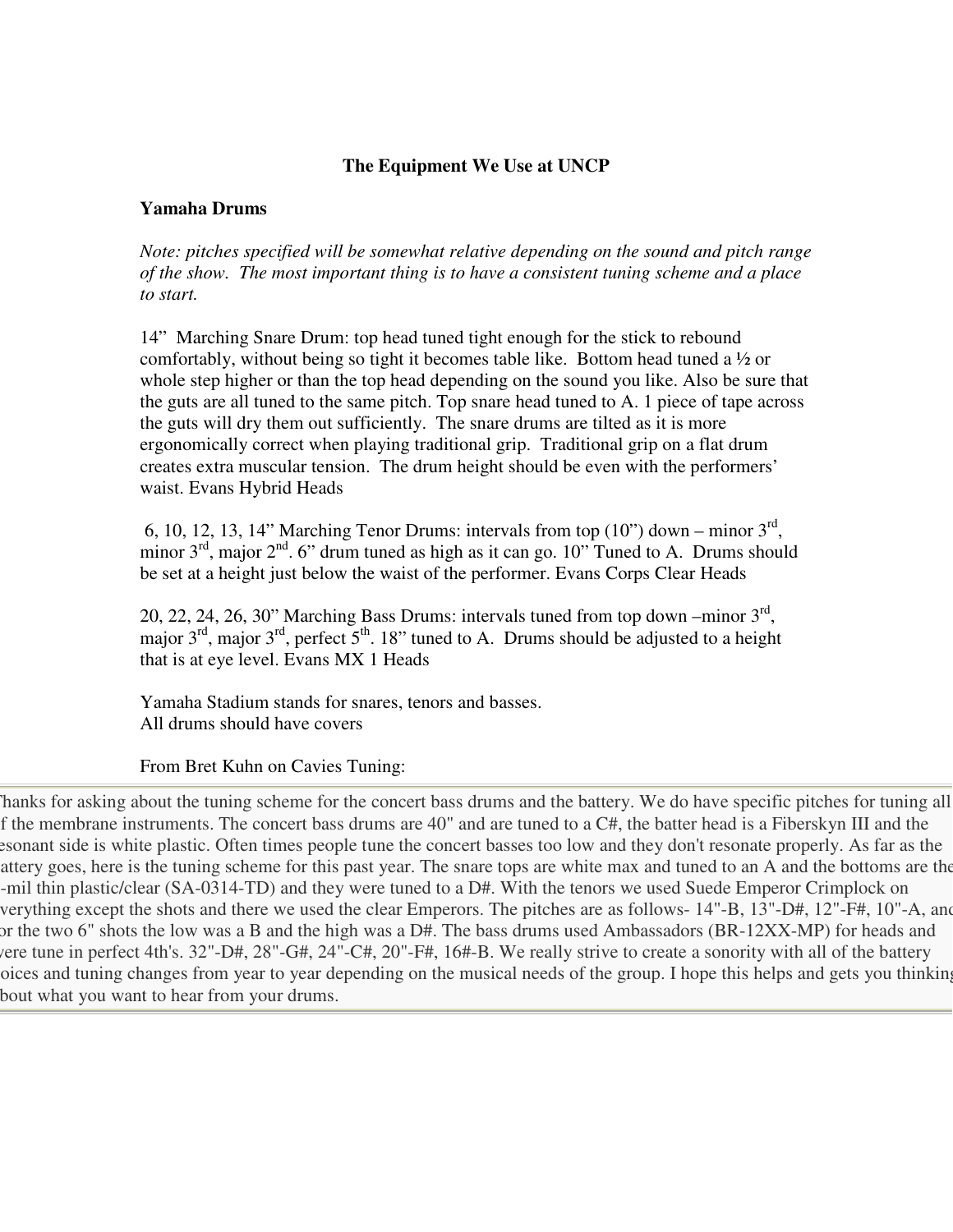## **Sabian Cymbals**

19" HHX Synergy Cymbals with Leather Gambal Cymbal Straps (no pads) 1 bag per cymbal player

### **Innovative Percussion Sticks and Mallets**

FSJC - Marching Snare Drum Stick AS-MM Arena Series Marching Snare Stick BR-6 Brushes with Metal Cap (similar to "Dreadlocks") FT-1A Marching Tenor Mallet TS-2 Marching Tenor Drumstick FT-3 Soft Marching Tenor Mallet FBX 1-5 Marching Bass Drum Mallet FB 1-5S Soft Marching Bass Drum Mallet

For front ensemble I recommend the IP Jim Casella and James Ancona series, as well as their outdoor timpani mallets. Outdoor mallets will need to have more weight in order to project the sound.

## **Evans Heads**

*Note – Heads should be changed at the VERY least every season. The typical line should go through 2-3 sets of heads each year. The tenor line will be the section that goes through the most heads. The bass line should go through the least. Do not muffle any drums other than the bass drums.* 

14" Grey Hybrid Top Snare Drum Head 14" Hybrid bottom Snare Head System Blue Tenor Heads MX 1 Series Bass Drum Heads (these are pre-muffled heads)

We typically carry a cymbal bag containing one complete set of heads when we travel and rehearse.

### **Ear-Plugs**

Everyone in the UNCP Drumline is required to use ear-plugs when performing and rehearsing. We utilized the Etymotic ER 20 plugs. These are an inexpensive version of the musicians' ear-plugs which reduce the sound at an equal level across the spectrum, as opposed to foam plugs that tend to eliminate the upper sound.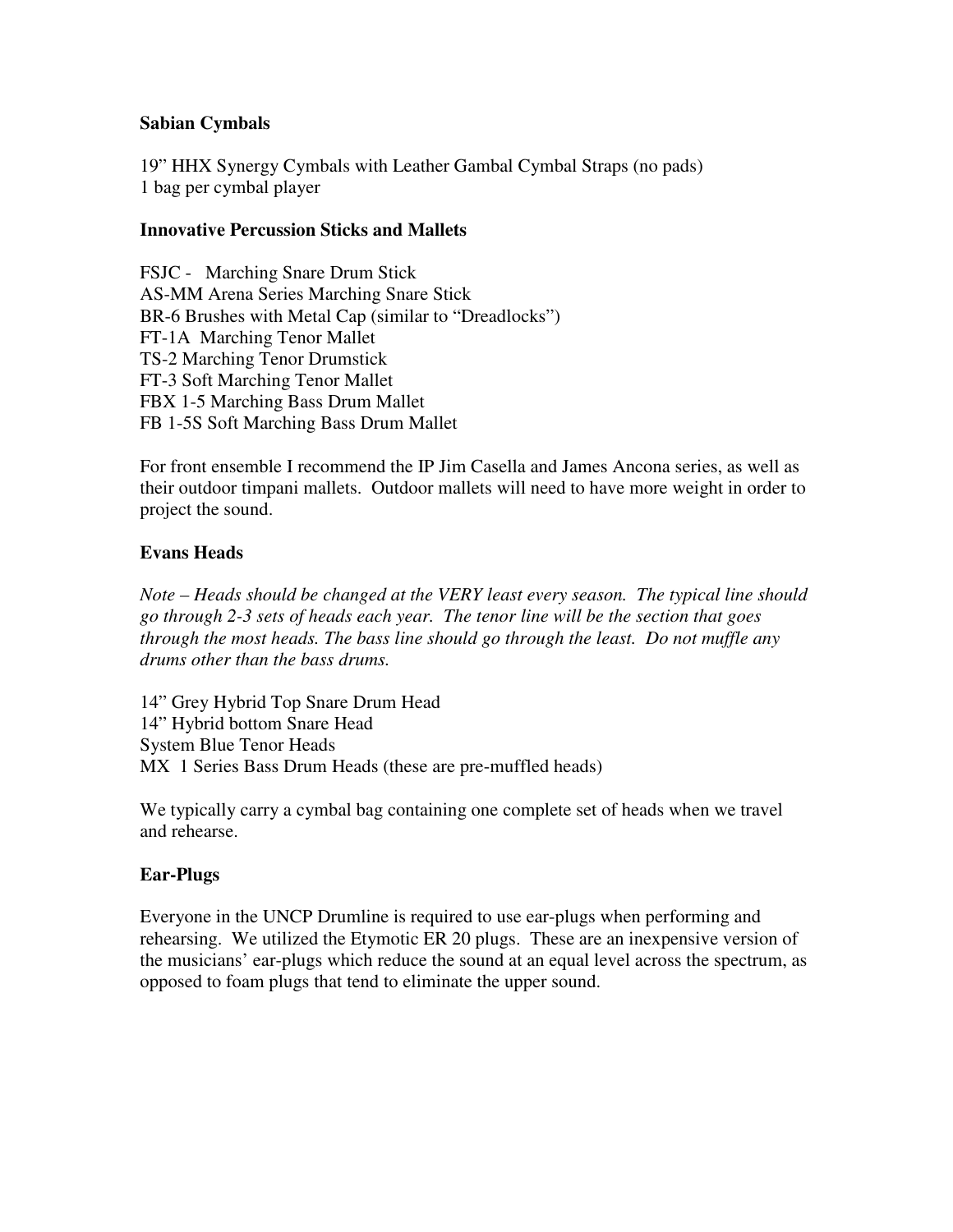### **Arranging or (Re-Arranging) for the Modern Marching Percussion Ensemble**

One thing that can make a huge difference in the quality of your marching percussion program is the quality of your arrangements. Your best option will always be to have the arrangements done specifically for your group. They can be done by an outside arranger that you hire, or by your percussion instructor. Whoever does the arranging though, it is key for them to know a few things first:

1) What is the show? Is it a custom arrangement or a rearrangement of a stock chart? What styles do all of the charts fall in to?

2) What is the size of the group? How many of each battery instrument? Is there a cymbal line? What front ensemble instruments are available? What sort of ethnic instruments does the school have available? Will the front ensemble be amplified (important as this could open up some more unusual instruments as possibilities)? How many players are there in the front ensemble? Is there a video or audio recording of the group from the previous year available to gauge talent? Will there be percussion instructors (and if so how many) with them regularly?

3) What is the ability level of the group? How is their ability to play the following: rolls; flams; flam accents; paradiddles and paradiddle-diddles; grid patterns? Are they rhythmically solid enough to handle some odd rhythmic figures or does it need to be rhythmically straight forward? What sort of crash techniques does the cymbal line know? How many front ensemble members can comfortably play four mallets? Does the timpanist have good tuning abilities, or at the least tuning gauges?

4) Specific points in the drill that the percussion might be in odd spacing or forms. Are there parts of the show where you do not want the battery to play? What are envisioned as the major musical impact points throughout the show? Is there a flow chart of the show available (highly recommended)?

Often schools will not have the luxury of a custom arrangement and will need to use a stock chart. These however can also be adjusted for each specific group. A few tips:

- 1) Look for places where the full battery seems to be playing for a long period of time in unison. See if one section could be removed to create a slightly different texture. Space in the arrangement is a good thing musically. Change the mallets or sticks the section is using to create new textures also. Try using a concert snare stick or some type of brush on the snares. Snares sticks can be a very effective sound change on tenors.
- 2) Look for repeated patterns where a new sticking could be devised to heighten the students' ability levels.
- 3) Many of these charts will be based more around orchestral rolls than open rolls. Change some of the rolls to open if it makes sense musically.
- 4) Many of these charts will have limited front ensemble parts. Use a flute part on the vibes, a trombone part on the marimba, and an edited tuba part on the timpani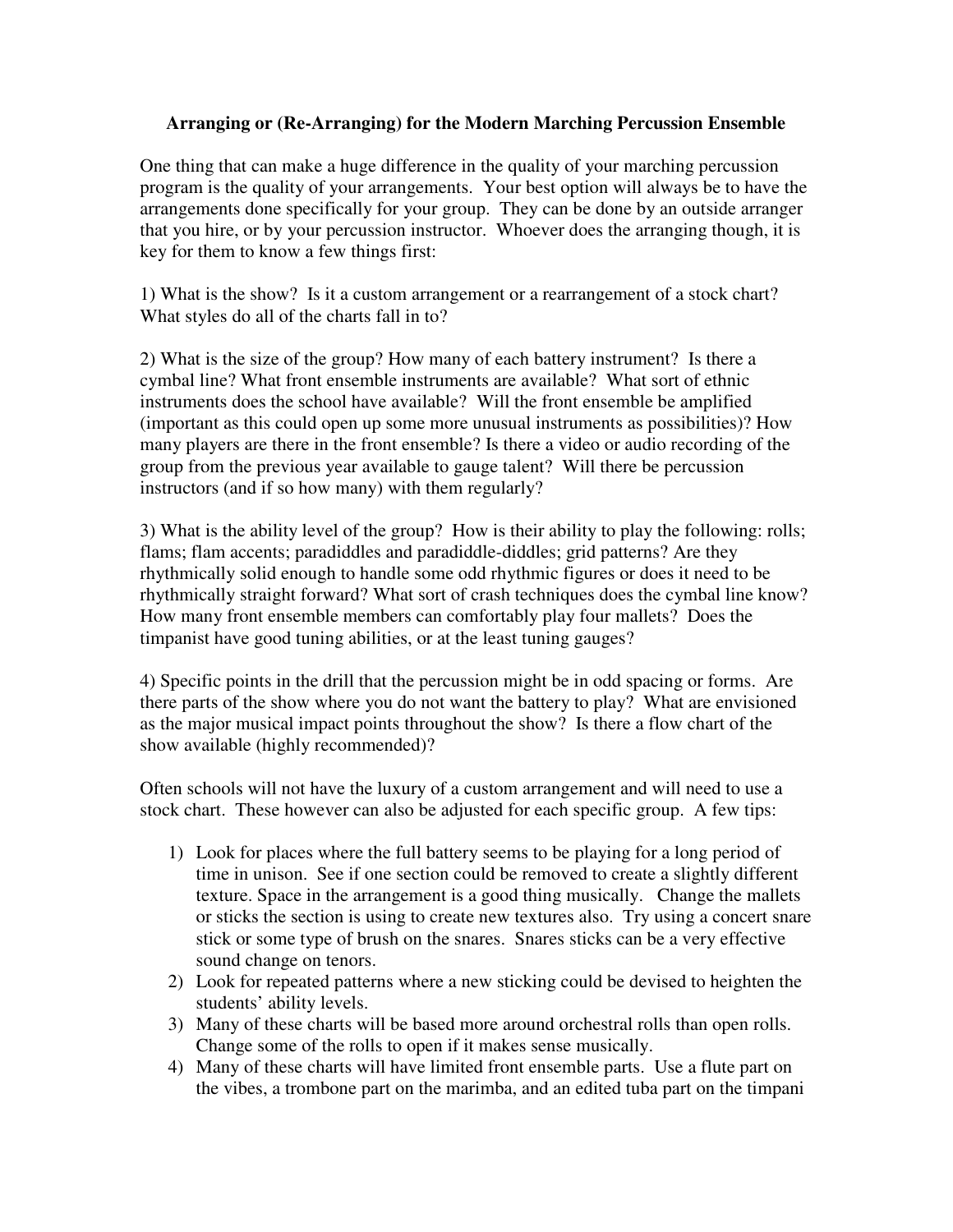to fill out the sound more. If you have a section in the winds that is slightly weaker adding that part to the front ensemble can also add a lot to the ensemble sound. Add more auxiliary instruments where appropriate, especially cymbals and concert bass drum for impacts, and ethnic instruments throughout.

5) Remove some of the unison bass drum parts (stock charts often have many). Save these for major impact points in the show. Also, adjust the parts for the number of bass drums you have. If the part is written for 4 and you have 5 split the #4 part between your  $4<sup>th</sup>$  and  $5<sup>th</sup>$  drum, or save drum 5 mostly to double unisons and impacts. If a rock or jazz show use drum 5 to simulate a drum set bass drum while the other 4 drums play the written part. Thus can be a very cool effect. If you have fewer drums than it is written for assign one player to cover 2 consecutive parts (i.e. player 1 plays 1 and 2, not 1 and 3. This would alter the pitch sequencing too much I believe).

Special effects in the front ensemble can be effectively utilized to help increase the overall General Effect (GE) of the show. A few common examples:

- 1) Suspended cymbal upside down on the timpani. Rolling on the cymbal can create an eerie, shimmering effect. Moving the pedal up and down can also glissando the pitch of the cymbal.
- 2) Bowing any instrument can be effective but metallic instruments (especially crotales and vibes) would be most effective outdoors. Amplification can also make this a more effective outdoor technique.
- 3) The marching machine is a set of small wooden blocks suspended from a frame. When this is played against a piece of wood (a desk, table or even concert bass drum shell) can effectively represent the sound of marching troops.
- 4) Metallic objects that can be effectively used outdoors include brake drums, propane tanks, oxygen tanks and more (be VERY careful to be sure the entire product is out of these tanks). Large, thin, metallic sheets can also be utilized to simulate the sound of thunder.
- 5) Try to have as wide a variety of cymbals in the front ensemble as possible. Utilize not just suspended cymbals but splash cymbals, ice bells, sizzle cymbals (can be simulated with a chain laid across a larger cymbal), Chinese cymbals and more. All of the major cymbal companies make a wide variety of sounds that can be used now. Also a collection of gongs and tam-tams in various sizes can add a lot of variety to the ensemble sound.
- 6) Use different varieties of drums if it fits in the show. Rope tuned snare drums can be very effective as can ethnic drums (ranging from African to Brazilian to Japanese Taiko drums). These can add a great authentic sound to the arrangements.

Finally, I think the most important key to any marching percussion arrangement is the voicing. Think of the battery percussion as an STB choir. The snares are the soprano voice, the tenors are the tenor voice and the basses are the bass voice. When writing, use this voicing as a guide to follow the wind parts. A very basic set of doublings is snares with trumpets, tenors with mellophones and bass drums with the tubas. This voicing can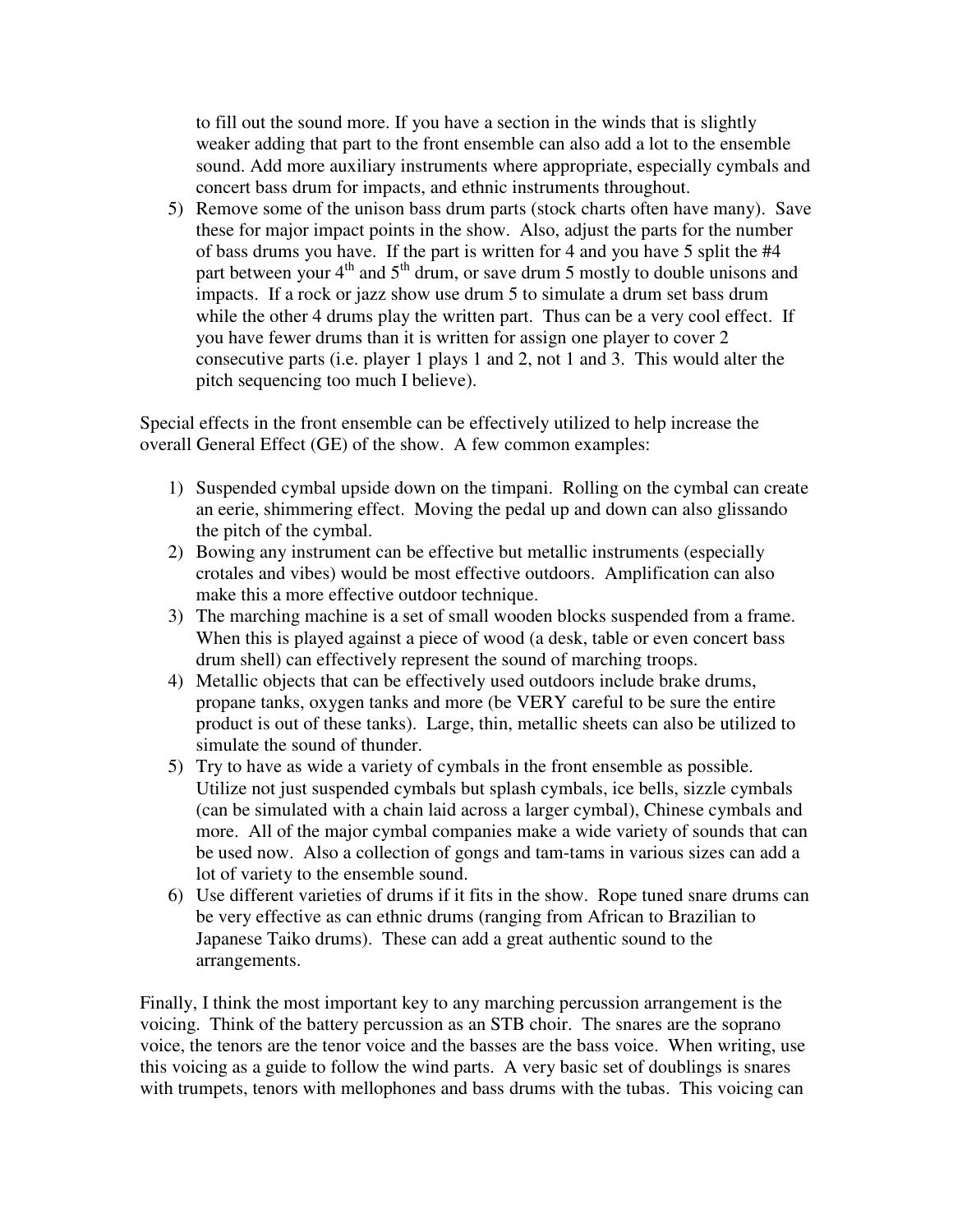help you to avoid having too thick of a texture throughout the show. In addition, think of the front ensemble in the same way with the xylophone and bells as the soprano, vibraphone as the alto, marimba as the tenor and timpani as the bass. The front ensemble should also be approached as a concert percussion ensemble in its' scoring. Thinking along these lines can help to guide the custom arrangement, or help to guide the adjustment of the stock arrangement.

# **Sample Marching Band Arrangement Flow Chart**

| Instrument     | Intro $(1-16)$                               | <b>Hit</b> $(17-18)$ | $A(19-40)$                     |
|----------------|----------------------------------------------|----------------------|--------------------------------|
| Winds          | Low, sustain, build                          | long tones, FF       | rhythmic accomp                |
| <b>Brass</b>   | Echo, build                                  | long tones, FF       | trpt and mello<br>Low rhythmic |
| <b>Battery</b> | soft groove, building rhythmic fill, triplet |                      | bass rhythm<br>Tenor melody    |
| Pit            | sustained sound                              | impacts              | counter                        |
| Guard          | body movement                                | large flags          | rifle feature                  |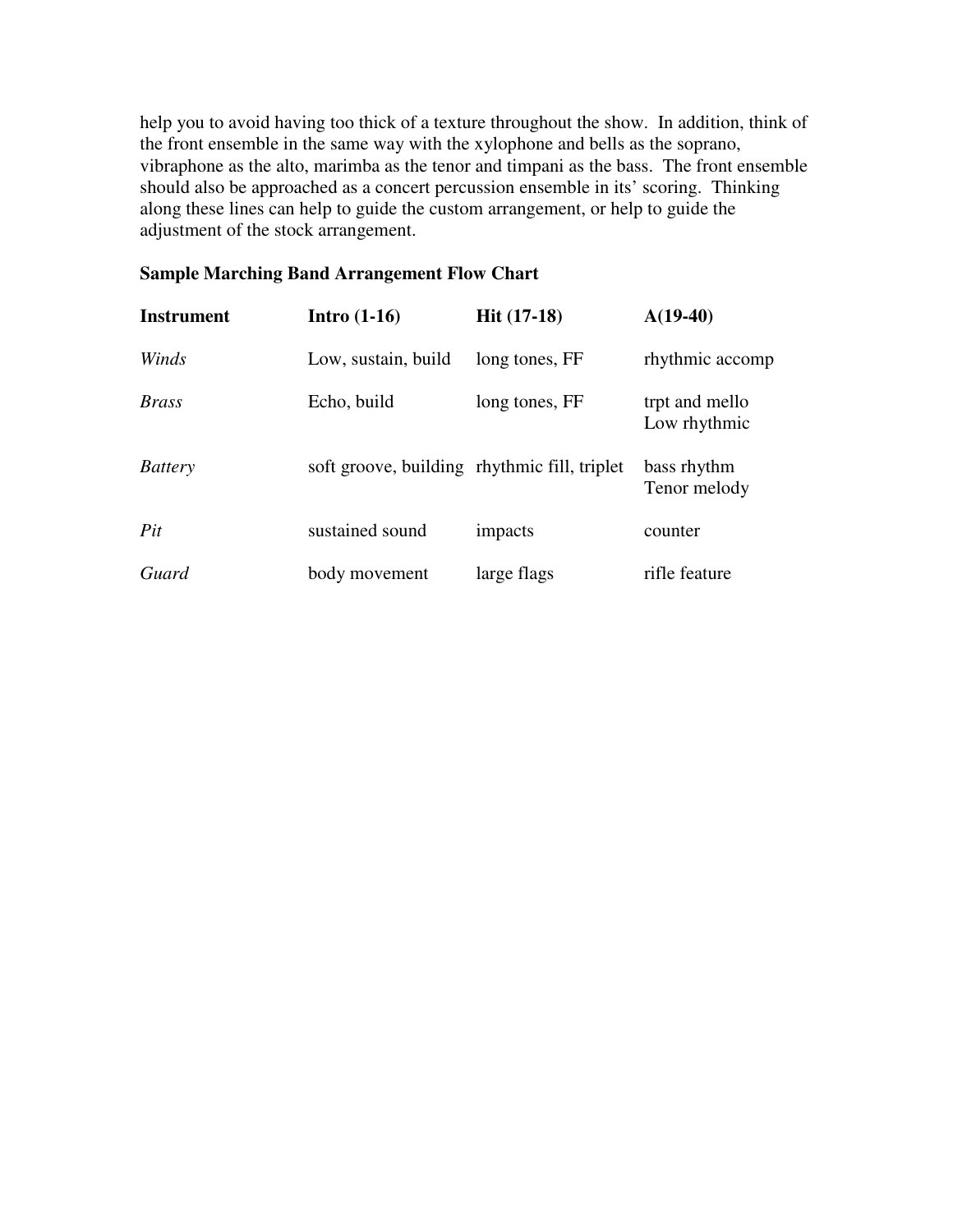## **The Marching Percussion Ensemble Technique Program**

It is very important that the line have time to warm-up and rehearse by itself on a daily basis. This is the only way to ensure that the students focus on technique regularly. I recommend having the front ensemble and battery warm-up and rehearse together as much as possible to create a cohesive ensemble sound. Have the battery moving their feet as much as possible to get used to their feet and hands moving in tempo together. I also recommend using a metronome regularly with the drumline to establish the correct tempo as they perform. The more in time they can play the easier it will be for the full band.

Stretch - It is important for the members of the line to properly stretch out the wrists, hands and fingers before starting to drum. This will help to loosen the muscles and get the blood flowing which can prevent injury from the repetitive stress of drumming.

553 – This exercise is used just to loosen the students' hands and get the blood flowing to the muscles. Can also be used an accent tap exercise by adding accents to the beginning of each grouping. Vary the number sequence from section to section to create more interest.

Flowbeat **–** This exercise begins to work the accent and tap height relationship, while continuing to loosen the players' hands. Be sure accents are at 8" and taps at 3". Also be sure that it "grooves". Also look for the students squeezing the stick or overplaying the accents. All notes should be performed with the same approach to the drum. Front ensemble is practicing a basic double stop exercise to loosen muscles. Timpanist is working the basic legato stroke and tuning.

1-2-3 **–** This is a double stroke exercise. All notes should rebound off of the head and are performed with an equal touch and height to the stroke. Front ensemble can be performed as a 2 or 4 mallet exercise. Both ways it works double and single strokes. Timpani works staccato strokes and tuning.

Grid **–** This exercise is to work the accent tap relationship while alternating sticking. Again, look for an 8" accent and a 3" tap. The accents should not be struck any harder than the taps. Front ensemble works vertical movement around the keyboard. Timpani works tuning and legato stroke.

Tap Timing – This exercise is designed to teach accurate rhythmic interpretation throughout the ensemble. Front ensemble works rhythmic timing as well as vertical sixteenth motion around the keyboard. Timpani works combination of legato, staccato and roll strokes, in addition to tuning.